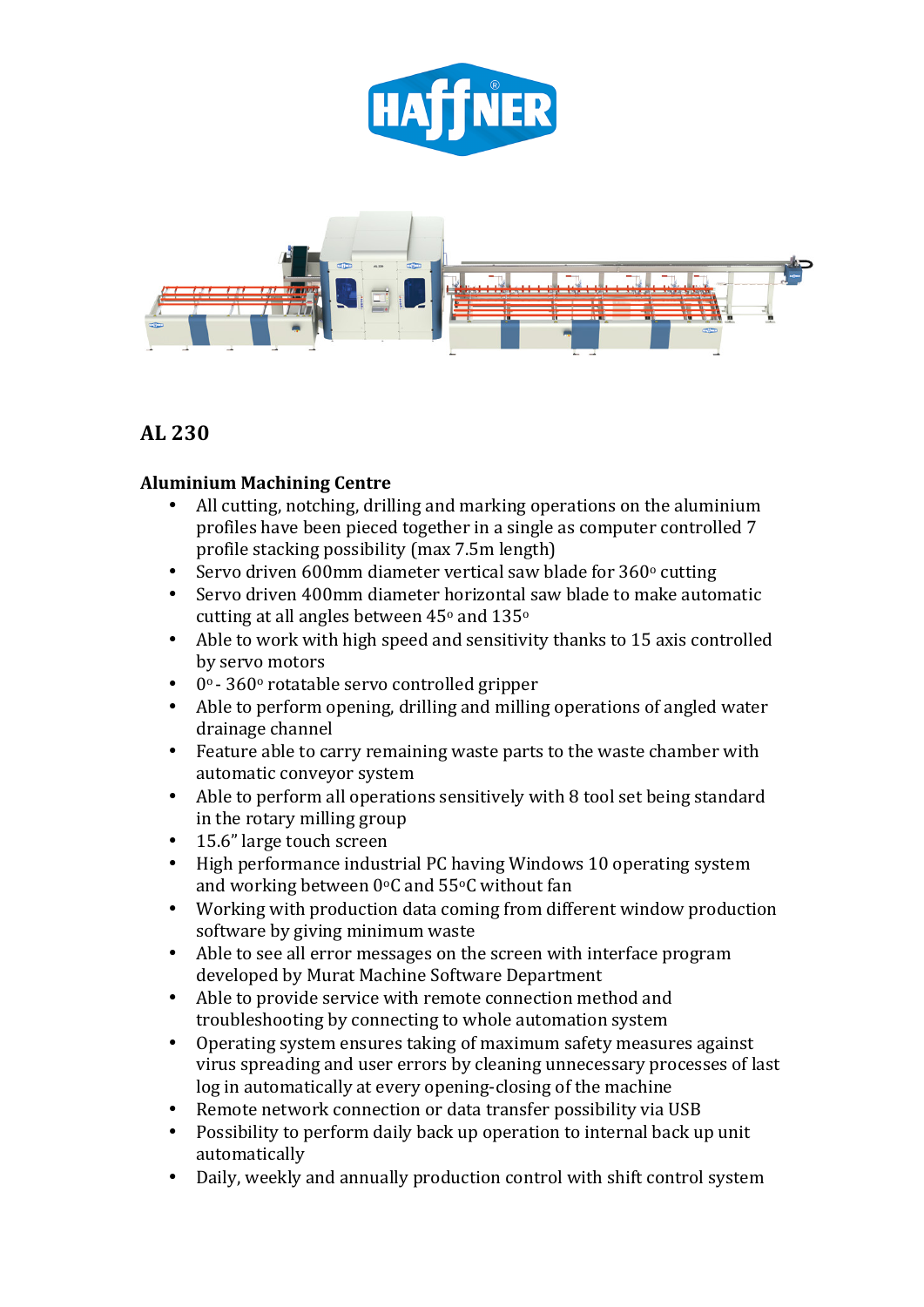



#### **Technical Features Cutting Unit**

- Diameter of vertical cutting saw blade 600mm
- Diameter of horizontal cutting saw blade 400mm
- X Axis travel (vertical saw) 425mm
- Y Axis travel (vertical saw) 950mm
- Z Axis travel (vertical saw) 600mm
- Y Axis travel (horizontal saw) 880mm
- Z Axis Travel (horizontal saw) 300mm
- Max profile width 300mm
- Max profile height 230mm
- Min profile width 30mm
- Min profile height 30mm
- Max bar length 7500mm
- Min bar length 1200mm
- Bar loading system 7 pcs
- Machine length 18,200mm
- Machine width 4900mm
- Machine height 2730mm
- Machine weight 8500kg
- Angle of Vertical Cutting off machine  $0^\circ$  to  $360^\circ$
- Angle of Horizontal Cutting off machine  $45^\circ$  to +  $135^\circ$
- Power of Vertical Cutting off machine 3ph blade motor 3kW
- Power of Horizontal Cutting off machine 3ph blade motor 1.5kW